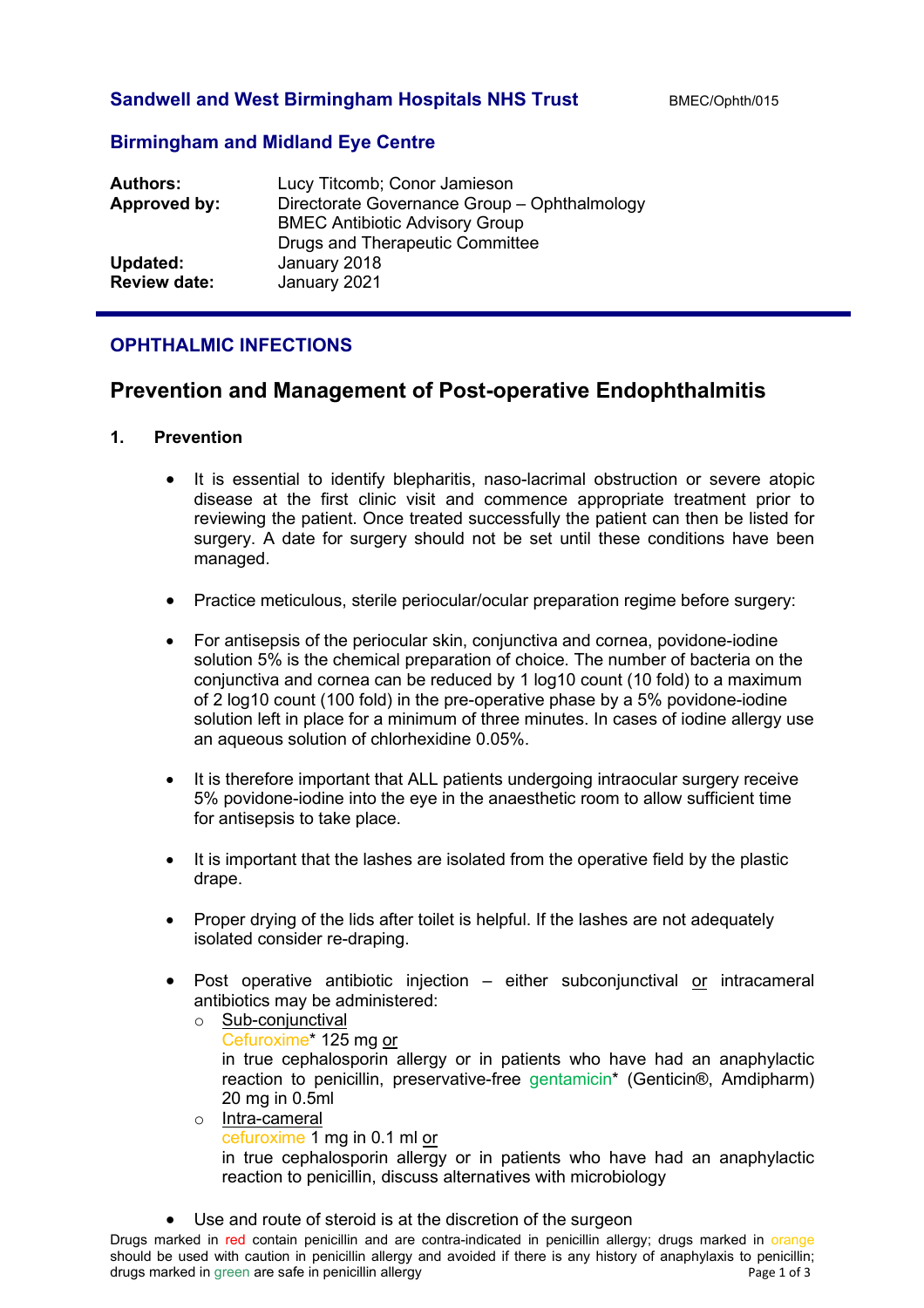- Post-operative eye drops: a combination of a steroid/non-steroidal antiinflammatory drug + antibiotic e.g. betamethasone 0.1% with neomycin 0.5% eye drops or Maxitrol® eye drops.
- Clear instructions should be given to each patient as to the post-operative course. Each day the eye should become more comfortable and the vision slightly better. If it becomes more painful or the vision deteriorates, the patient should contact their local ophthalmic unit or the accident and emergency department at the Birmingham and Midland Eye Centre without delay.

# **2. Management of Acute Endophthalmitis**

Full ophthalmic examination with careful documentation of:

- Visual acuities
- RAPD
- AC activity
- Vitreous activity and daily thereafter.
- 2.1 Aqueous and vitreous sampling
	- This should be undertaken under local anaesthesia before the administration of any antibiotic therapy.
	- LIAISE WITH THE MICROBIOLOGY LABORATORY (within hours) OR ON CALL MICROBIOLOGY BIOMEDICAL SCIENTIST (out of hours) BEFORE VITREOUS TAP as outlined in the [Ophthalmic Operational Guidelines \(Endophthalmitis\) -](https://connect2.swbh.nhs.uk/wp-content/uploads/2016/07/Ophthalmic-Operational-Guidelines-Intraocular-Fluid-Sampling-BMEC-Ophth038-SWBH.pdf?x19975) [Intraocular Fluid Sampling \(BMEC/Ophth/038\) \(SWBH\)](https://connect2.swbh.nhs.uk/wp-content/uploads/2016/07/Ophthalmic-Operational-Guidelines-Intraocular-Fluid-Sampling-BMEC-Ophth038-SWBH.pdf?x19975)
	- The specimen must go to microbiology immediately after it has been taken as delay will reduce the chance of microbial isolation.
	- Obtain informed consent before sampling emphasising that:
		- $\circ$  This is a potentially serious situation which could result in visual loss.<br>  $\circ$  Therapy will proceed according to the best clinical practice as docume
		- Therapy will proceed according to the best clinical practice as documented in the current literature.
	- The dose of intravitreal injections is critical; mistakes can result in irreversible damage to the retina. Pharmacy prepared intravitreal injections for amikacin and vancomycin and ceftazidime should be available in A&E but confirm before starting the procedure
	- The following intravitreal antibiotics give a good spread of antibacterial cover:
		- o vancomycin 1000 micrograms in 0.1 ml (available in ready diluted form\*\*)
		- o ceftazidime\* intravitreal injection 2 mg in 0.1 ml (is not available in a ready diluted form - see below for preparation) or in true cephalosporin allergy or in patients who have had an anaphylactic reaction to penicillin amikacin 400 micrograms in 0.1 ml \* (available in ready diluted form\*\*) is available as an alternative

To prepare ceftazidime intravitreal injection 2 mg in 0.1 ml:

- $\circ$  Reconstitute a vial of ceftazidime 500 mg with 4 ml Water for Injections
- $\circ$  Shake vial thoroughly to dissolve

Drugs marked in red contain penicillin and are contra-indicated in penicillin allergy; drugs marked in orange should be used with caution in penicillin allergy and avoided if there is any history of anaphylaxis to penicillin; drugs marked in green are safe in penicillin allergy **Page 2 of 3** and 3 and 3 and 3 and 3 and 3 and 4 and 3 and 4 and 4 and 4 and 4 and 4 and 4 and 4 and 4 and 4 and 4 and 4 and 4 and 4 and 4 and 4 and 4 and 4 and 4 and 4